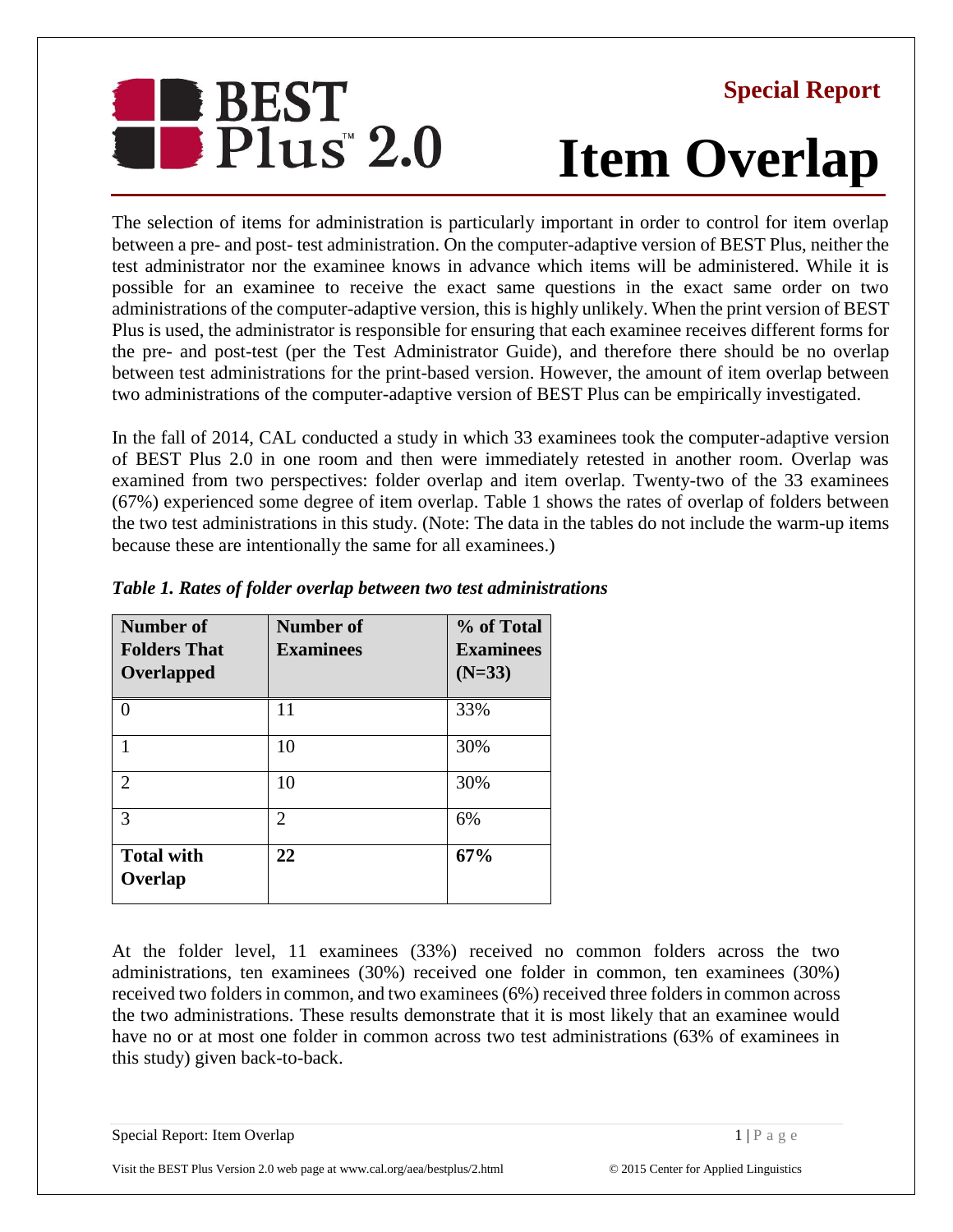Table 2 shows the rates of overlap of items and folders across which the overlapping items are dispersed between test administrations in this study.

| <b>Number of Items</b><br><b>That Overlapped</b> | <b>Number of</b><br><b>Examinees</b> | % of Total<br><b>Examinees</b><br>$(N=33)$ |
|--------------------------------------------------|--------------------------------------|--------------------------------------------|
| $\overline{0}$                                   | 11                                   | 33%                                        |
| $\mathbf{1}$                                     | 1                                    | 3%                                         |
| $\overline{2}$                                   | 6                                    | 18%                                        |
| 3                                                | $\overline{4}$                       | 12%                                        |
| $\overline{4}$                                   | 8                                    | 24%                                        |
| 5                                                | $\overline{2}$                       | 6%                                         |
| 6                                                | $\overline{0}$                       | 0%                                         |
| 7                                                | $\mathbf{1}$                         | 3%                                         |
| <b>Total with</b><br>Overlap                     | 22                                   | 67%                                        |

*Table 2. Rates of item overlap between two test administrations*

At the item level, 11 examinees (33%) received no items in common, one examinee (3%) received one item in common, six examinees (18%) received two items in common, four examinees (12%) received three items in common, eight examinees (24%) received four items in common, two examinees (6%) received five items in common, and one examinee (3%) received seven items in common across the two administrations. These results suggest that it is most likely than an examinee would have no or at most three items in common across two test administrations (66% of examinees in this study) given back-to-back.

An additional analysis was conducted using only data from examinees who experienced some degree of item overlap (22 out of 33 examinees) from the current study. Table 3 presents the descriptive statistics for the 22 examinees across the two computer-adaptive administrations, in which there was some degree of item overlap. It demonstrates the similarity of mean performance in terms of scale scores across the examinees between the first administration of BEST Plus (Test 1) and the second administration of the test (Test 2).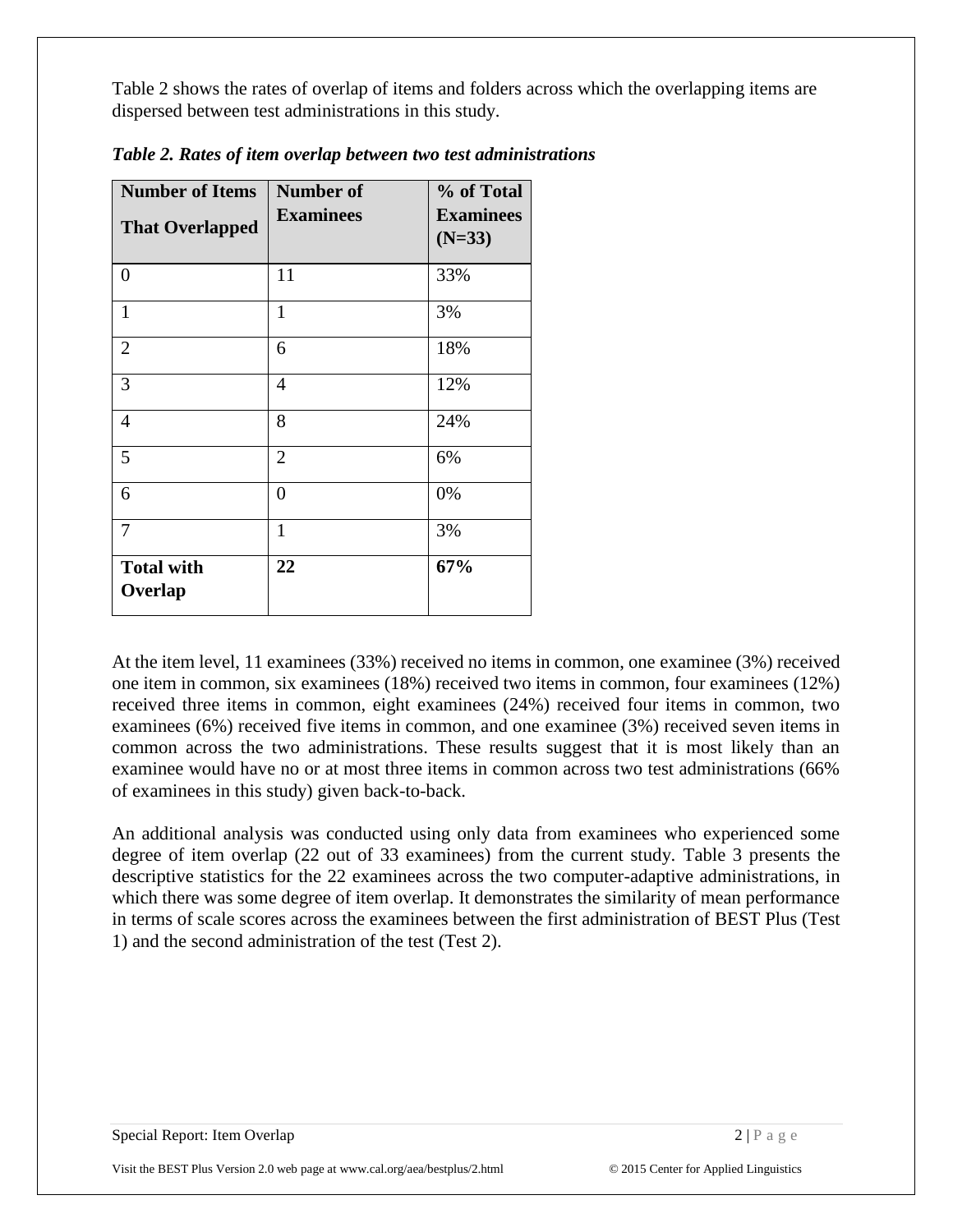*Table 3. Descriptive statistics for computer-adaptive test administrations with item overlap*

|                          | N  | <b>Mean</b> | Std.<br><b>Deviation</b> | Min | <b>Max</b> |
|--------------------------|----|-------------|--------------------------|-----|------------|
| Computer-adaptive Test 1 | 22 | 497.64      | 69.55                    | 380 | 659        |
| Computer-adaptive Test 2 | 22 | 492.18      | 61.70                    | 376 | 619        |

As could be expected, the correlation between the two performances was high (.85). However, as seen in Table 3, average performances between the first and second administration did not increase. Indeed, they showed a slight decrease. Table 4 presents the scale score difference between the two computer-adaptive test administrations with item overlap. To examine whether there was a statistically significant difference between scale scores on the two computer-adaptive test administrations with item overlap, CAL staff conducted a paired-sample t-test. The results, presented in Table 4, show that the difference between performances on the two test administrations was not statistically significant, suggesting that the administration of a few overlapping items ultimately does not have an impact on observed scores.

*Table 4. Paired difference of scale scores for computer-adaptive test administrations with item overlap*

|                            | <b>Paired-difference</b> |    | $\boldsymbol{d'}$ |  |
|----------------------------|--------------------------|----|-------------------|--|
|                            | mean                     |    |                   |  |
| Computer-adaptive Test 1   |                          |    |                   |  |
| vs. Computer-adaptive Test | 5.46                     | 69 |                   |  |
|                            |                          |    |                   |  |

It is important to note that the situation in the above test-retest study does not reflect operational test administration at the program level. Programs do not, and should not, administer BEST Plus as a post-test immediately after the pre-test. Nevertheless, the study was for research purposes and the results serve to inform testing programs in terms of the situation in which the rate of item overlap would mostly likely have been the largest across computer-adaptive test administrations (i.e., no growth in student proficiency between administrations).

To examine the degree of item overlap in operational conditions, CAL staff also looked at the degree of item overlap from program data. One operational sample (n=1,353) of tests administered between program years 2011–2013 was examined (henceforth referred to as the 2011-2013 operational data set). The sample drew from testing sites in different locations in the United States that have shared their data with CAL for research purposes. Among this operational sample, 500 examinees had complete pre- and post-test records, and therefore were included in the analysis for item overlap. Table 5 and Table 6 show the rates of overlap by the number of folders and by the number of items, respectively.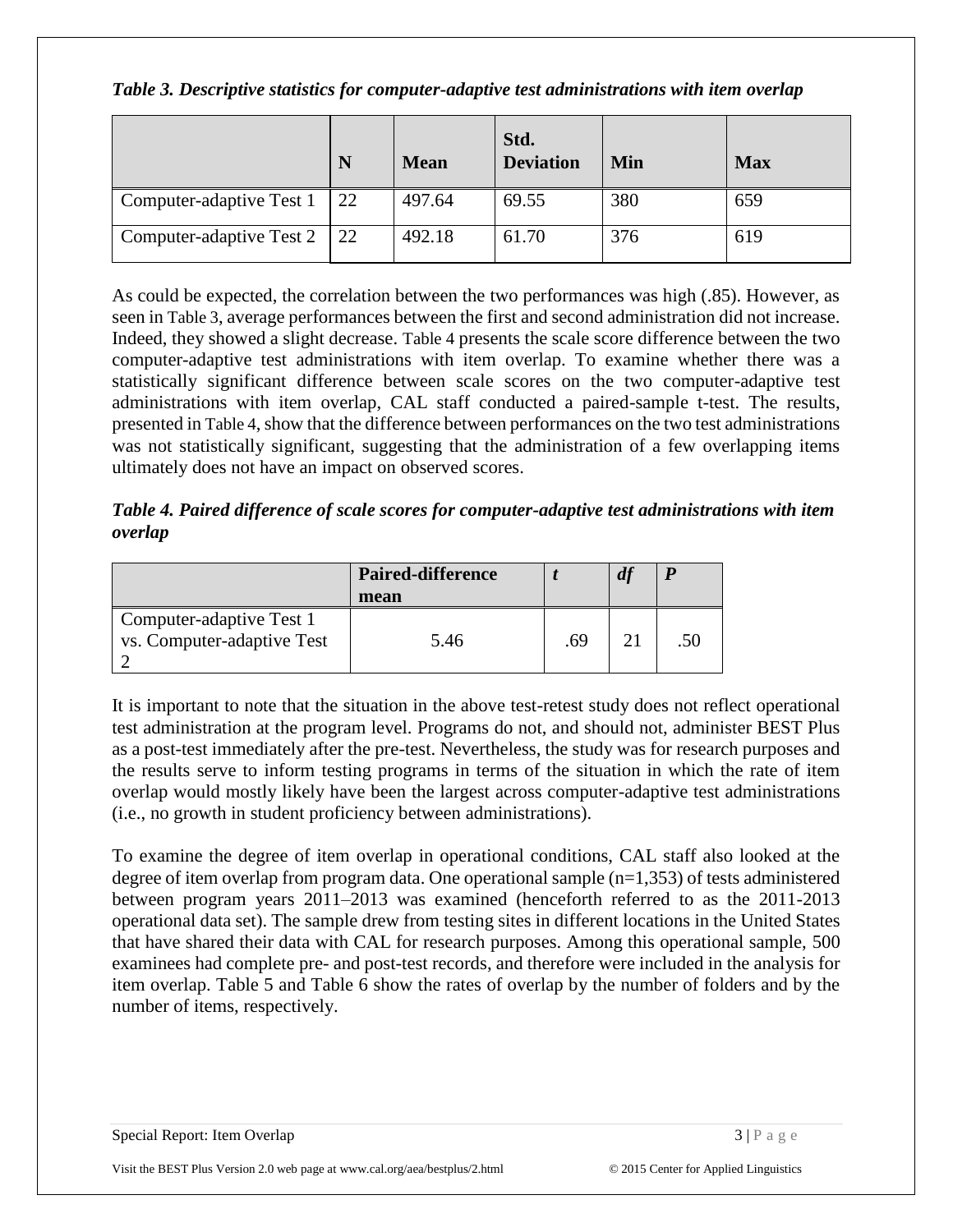*Table 5. Rates of folder overlap for pre- and post-administrations in operational programs*

| Number of<br><b>Folders That</b><br>Overlapped | <b>Number of</b><br><b>Examinees</b> | % of Total<br><b>Examinees</b><br>$(N=500)$ |
|------------------------------------------------|--------------------------------------|---------------------------------------------|
| 0                                              | 248                                  | 50%                                         |
| 1                                              | 170                                  | 34%                                         |
| $\overline{2}$                                 | 63                                   | 13%                                         |
| 3                                              | 13                                   | 3%                                          |
| 4                                              | 6                                    | 1%                                          |
| <b>Total with</b><br>Overlap                   | $252*$                               | 50%                                         |

*Table 6. Rates of item overlap for pre- and post-administrations in operational programs*

| <b>Number of Items</b>       | <b>Number of</b> | % of Total       |
|------------------------------|------------------|------------------|
| that Overlapped              | <b>Examinees</b> | <b>Examinees</b> |
|                              |                  | $(N=500)$        |
| 1                            | 41               | 8%               |
| $\overline{2}$               | 69               | 14%              |
| 3                            | 75               | 15%              |
| $\overline{4}$               | 28               | 6%               |
| 5                            | 20               | 4%               |
| 6                            | 6                | 1%               |
| 7                            | 5                | 1%               |
| 8                            | $\overline{2}$   | ${<}1\%$         |
| 9                            | $\overline{0}$   | $<$ 1%           |
| 10                           | $\overline{2}$   | ${<}1\%$         |
| 11                           | $\mathbf{1}$     | $<$ 1%           |
| <b>Total with</b><br>Overlap | 249*             | 50%              |

Special Report: Item Overlap 4 | P a g e